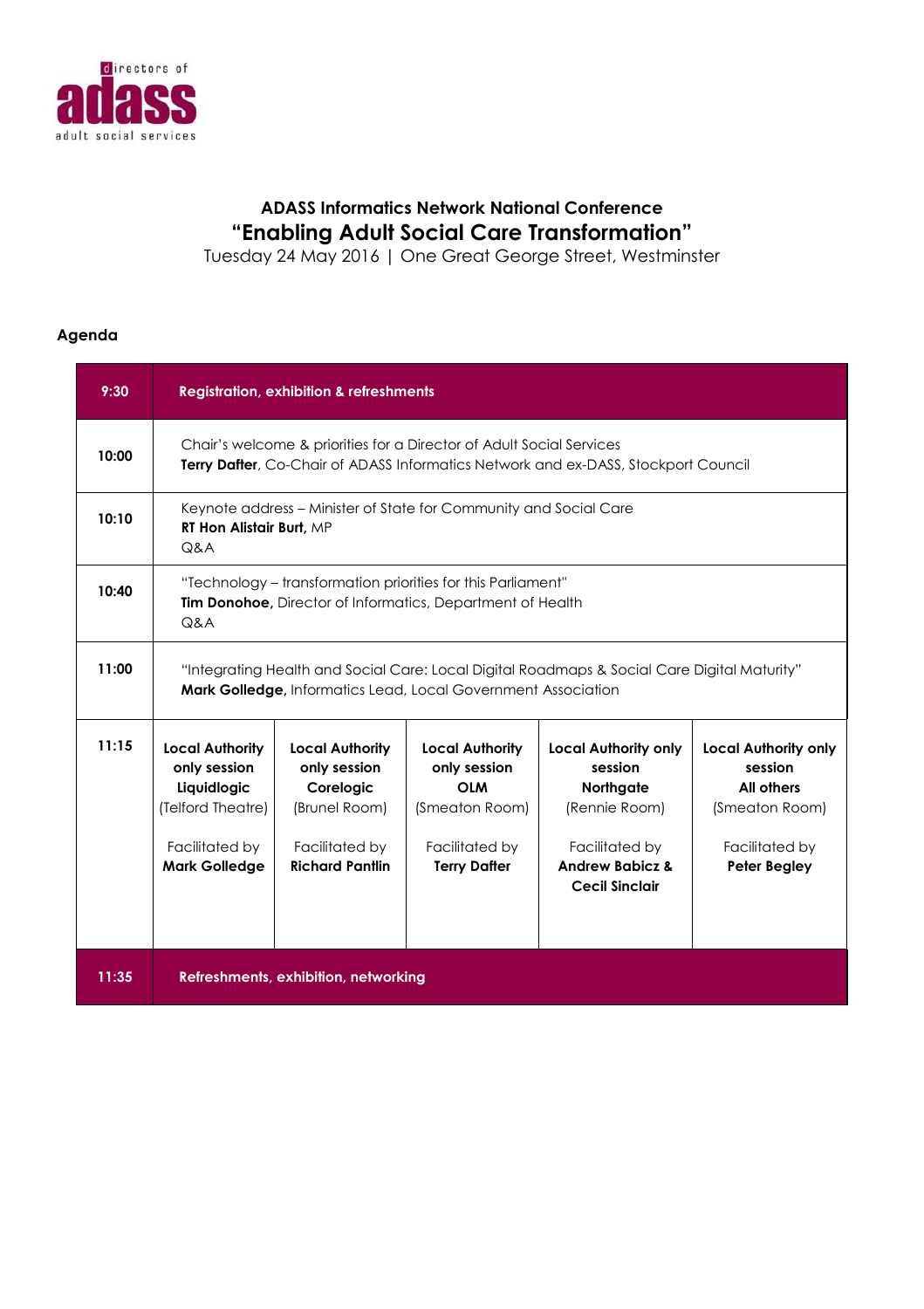| 11:55 | <b>Stream A: Engaging</b><br>citizens online<br>(Main auditorium -<br><b>Telford Theatre)</b><br><b>Stream Chair: Richard</b><br>Pantlin, Citizens Online<br>Lead<br>The Online Process for<br>Assessment<br>Lisa-Marie Pritty,<br><b>Business Improvement</b><br>Manager (Online<br>Services for Adult Social<br>Care), Hertfordshire<br>County Council<br>Q&A | <b>Stream B: Integration of</b><br><b>Health and Social Care</b><br>(Smeaton Room)<br><b>Stream Chair: Mark</b><br>Golledge, LGA Care<br>& Health Informatics<br>Lead<br><b>Health and Social Care</b><br><b>Information Centre</b><br>Offer<br><b>Mark Nicholas and</b><br>James Palmer, HSCIC<br>Social Care Leads<br>Q&A | <b>Stream C: Personal</b><br><b>Digital Care</b><br>(Brunel Room)<br><b>Stream Chair: Terry</b><br>Dafter, Co-Chair of<br><b>ADASS Informatics</b><br>Network<br><b>Embedding Personal</b><br><b>Digital Care</b><br>Felicity Cooke,<br>Programme Manager<br>Health & Social Care,<br>techUK<br>Alison Rogan, Tunstall<br>and techUK H&SC<br>Council<br>Jim Ellam,<br>Commissioning<br>Manager and AT<br>Project Lead,<br><b>Staffordshire County</b><br>Council<br>Q&A | <b>Sponsor Workshop</b><br>(Rennie Room) |
|-------|-----------------------------------------------------------------------------------------------------------------------------------------------------------------------------------------------------------------------------------------------------------------------------------------------------------------------------------------------------------------|-----------------------------------------------------------------------------------------------------------------------------------------------------------------------------------------------------------------------------------------------------------------------------------------------------------------------------|-------------------------------------------------------------------------------------------------------------------------------------------------------------------------------------------------------------------------------------------------------------------------------------------------------------------------------------------------------------------------------------------------------------------------------------------------------------------------|------------------------------------------|
| 12:40 | Lunch, exhibition, networking                                                                                                                                                                                                                                                                                                                                   |                                                                                                                                                                                                                                                                                                                             |                                                                                                                                                                                                                                                                                                                                                                                                                                                                         |                                          |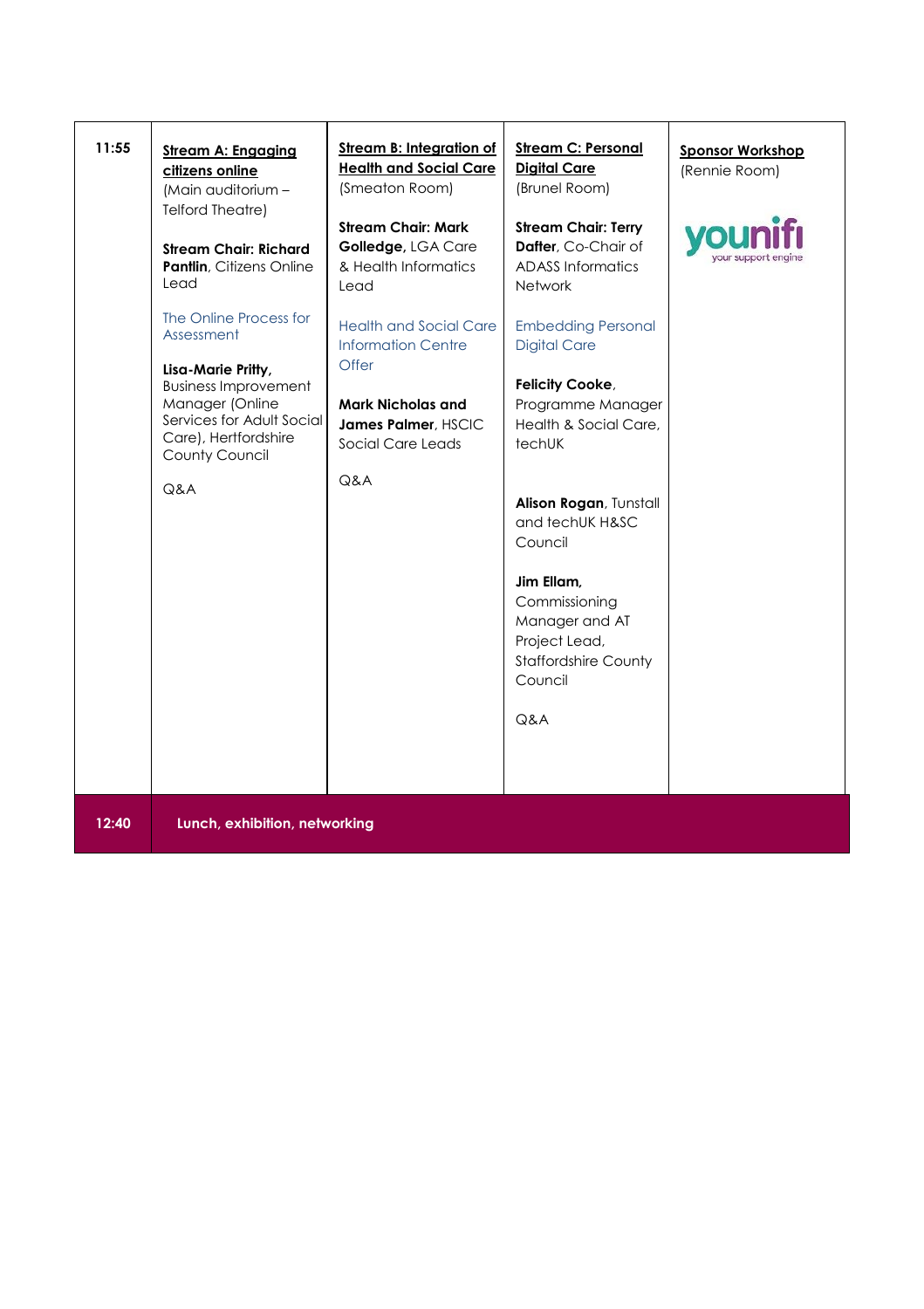| 13:40 | <b>Stream A: Engaging citizens</b><br>online (cont.)<br>(Main auditorium - Telford<br>Theatre) | <b>Stream B: Integration of health</b><br>and social care (cont.)<br>(Smeaton Room)                | <b>Stream C: International</b><br>session:<br>(Brunel Room)             |
|-------|------------------------------------------------------------------------------------------------|----------------------------------------------------------------------------------------------------|-------------------------------------------------------------------------|
|       | Promoting digital adoption<br>through collaboration with third<br>sector and people who use    | Derbyshire County Council on<br>combining data across health<br>and care for secondary<br>purposes | The Buurtzorg model of<br>community care – and its IT<br>infrastructure |
|       | services                                                                                       | Lynn Wilmott-Shepherd, South                                                                       | Ard Leferink, Buurtzorg NL                                              |
|       | Cecil Sinclair, LGA                                                                            | Derbyshire (Health)                                                                                | James Archer, Public World                                              |
|       | <b>Isaac Samuels</b> , TLAP Partnership                                                        | <b>Brenda Howard, Howards</b><br>Consultancy                                                       | Q&A                                                                     |
|       | Martin Yates, TLAP Partnership                                                                 | Q&A                                                                                                |                                                                         |
|       | Dame Philippa Russell DBE,<br>Emeritus Chair,<br><b>Standing Commission on Carers</b>          |                                                                                                    |                                                                         |
|       | Q&A                                                                                            |                                                                                                    |                                                                         |
|       |                                                                                                |                                                                                                    |                                                                         |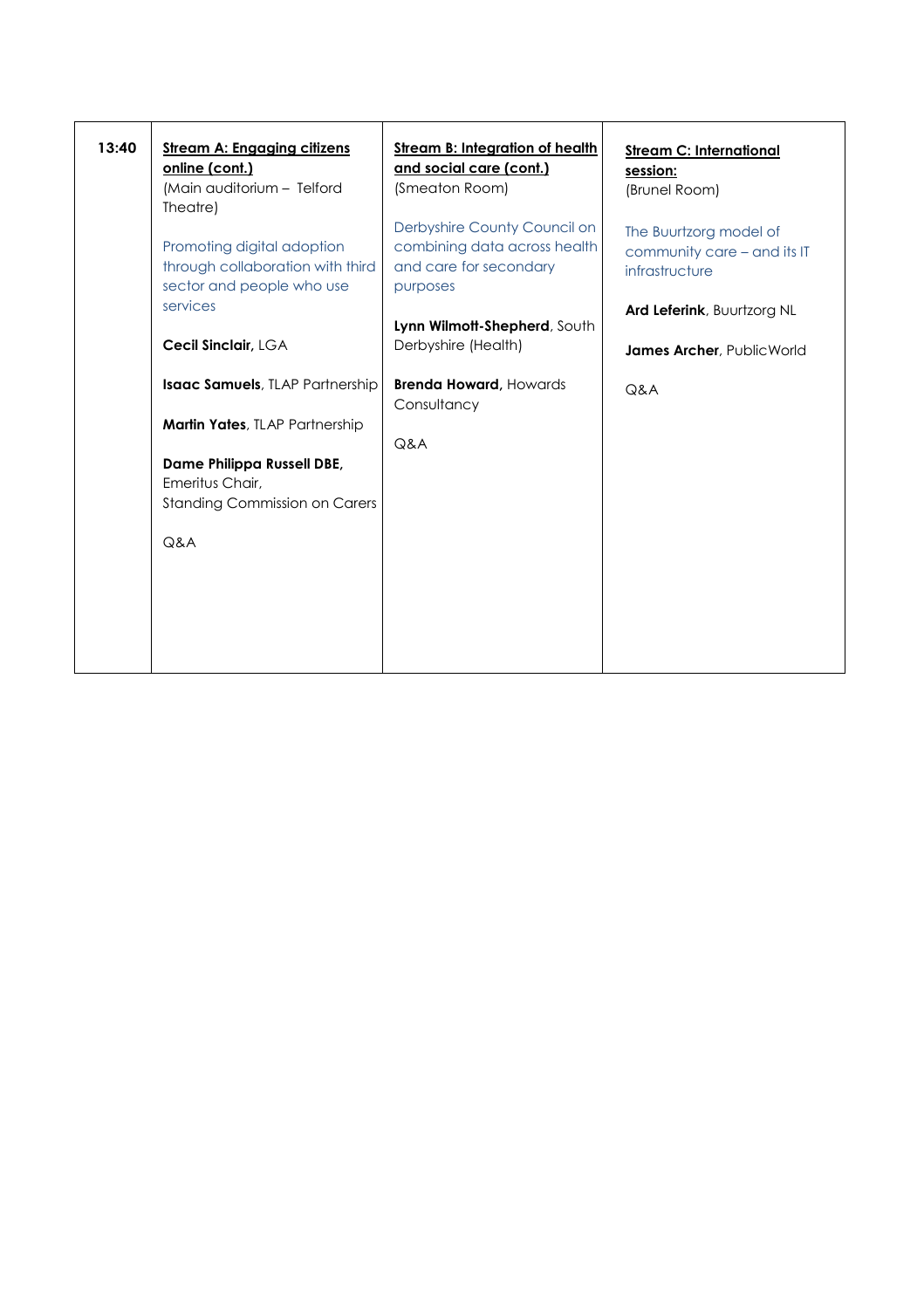| 14:25 | <b>Stream A: Engaging citizens</b><br>online (cont.)<br>(Main auditorium - Telford<br>Theatre)<br>Approaches to e-Marketplaces:<br>Harrow's My Community ePurse<br>Chris Greenway, Assistant | <b>Stream B: Integration of health</b><br>and social care (cont.)<br>(Smeaton Room)<br>Approaches to Interoperability<br>and Information Sharing:<br><b>Connecting Care: Integrated</b><br>Digital Care Record<br>Programme in Bristol and | <b>Stream C: Information</b><br>Governance<br>(Brunel Room)<br>Positively managing person<br>preferences in health and<br>social care<br>(Making progress as we await<br>the National Data Guardian<br>report)                                           |
|-------|----------------------------------------------------------------------------------------------------------------------------------------------------------------------------------------------|--------------------------------------------------------------------------------------------------------------------------------------------------------------------------------------------------------------------------------------------|----------------------------------------------------------------------------------------------------------------------------------------------------------------------------------------------------------------------------------------------------------|
|       | Director, Harrow Council<br>Bromley's use of MyLife<br><b>Michael Watts, Senior</b><br>Planning and Development<br>Officer, London Borough of                                                | South West<br>Alan Sharp, Service Manager,<br>Systems and Performance,<br>South Gloucestershire Council<br>Jocelyn Palmer, South West                                                                                                      | <b>David Riley</b><br>Mark Davies, MedeAnalytics<br>and techUK H&SC Council<br>Q&A                                                                                                                                                                       |
|       | <b>Bromley</b><br>Q&A                                                                                                                                                                        | Commissioning Support Unit<br>Felicity Cooke, Programme<br>Manager Health & Social<br>Care, techUK (tbc)<br>Q & A with Katie Coleman,<br>CCIO, Islington CCG<br>Q&A                                                                        |                                                                                                                                                                                                                                                          |
| 15:15 | <b>Networking break &amp; Exhibition</b>                                                                                                                                                     |                                                                                                                                                                                                                                            | <b>Sponsor Workshop:</b><br>(Brunel Room)<br>Liquidlogic<br>Justifying IT investment for<br>adult social care<br>David Grigsby, Managing<br>Director, Liquidlogic<br>Frood Radford, Service<br>Development Manager, East<br><b>Sussex County Council</b> |
| 15:35 |                                                                                                                                                                                              | Summary of each stream by Chairs - Richard Pantlin, Mark Golledge, Terry Dafter                                                                                                                                                            |                                                                                                                                                                                                                                                          |